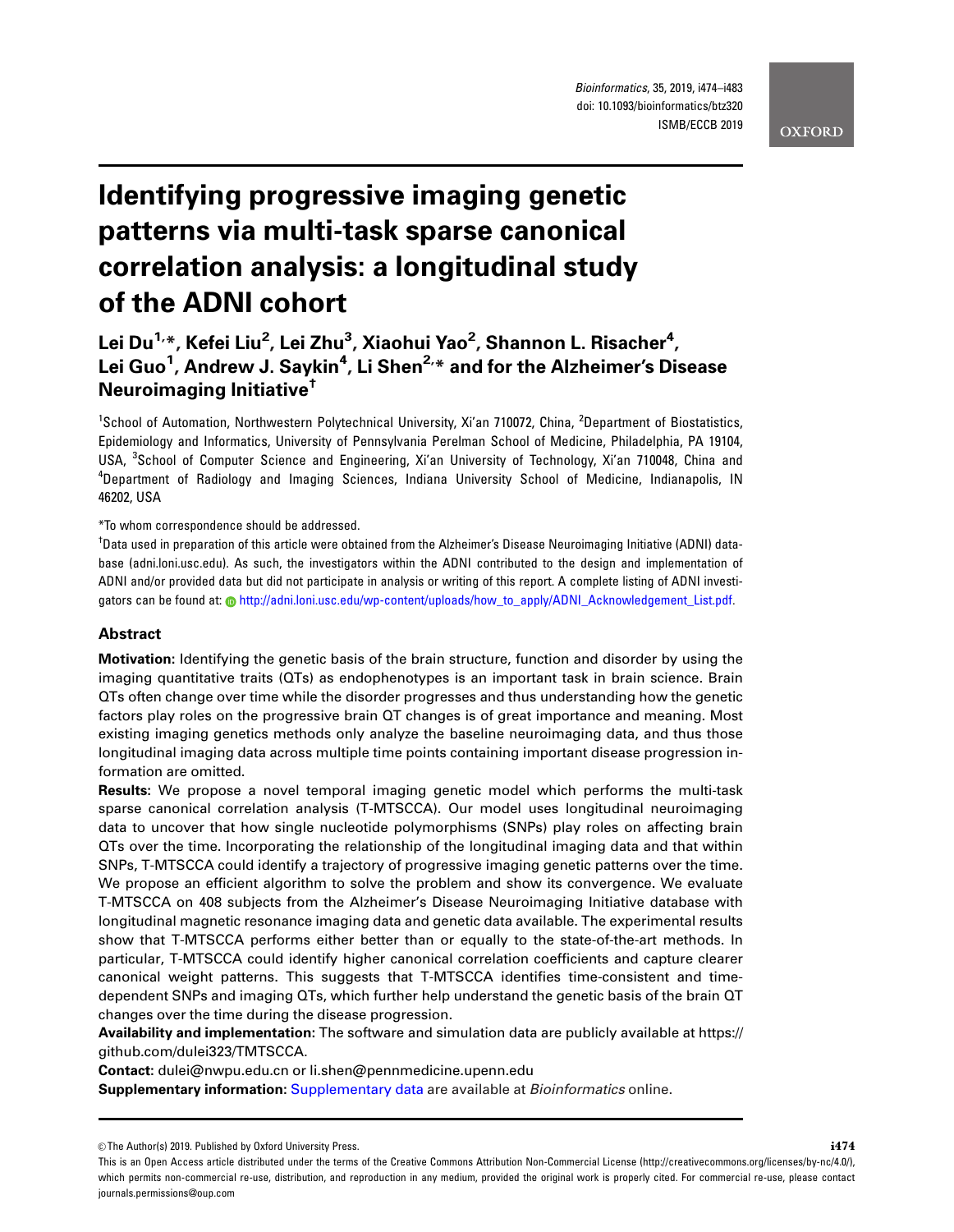#### 1 Introduction

Brain imaging genetics studies the relationship between the quantitative traits (QTs) extracted from neuroimaging data and genotypic data such as single nucleotide polymorphisms (SNPs). This research methodology is expected to uncover the genetic basis of brain structure and function, thereby further offers new opportunities to interpret the relationships between genetic variations and brain disorders ([Potkin](#page-8-0) et al., 2009; [Saykin](#page-8-0) et al., 2015; Shen et al.[, 2010\)](#page-8-0).

During the last decade, many efforts have been made to explore computational methods to identify the correlation between QTs and genetic factors (Du et al.[, 2016,](#page-8-0) [2018;](#page-8-0) Hao et al.[, 2017](#page-8-0); Shen [et al.](#page-8-0), [2010;](#page-8-0) [Vounou](#page-9-0) et al., 2010[, 2012;](#page-9-0) Wang et al.[, 2012b;](#page-9-0) [Witten and](#page-9-0) [Tibshirani, 2009;](#page-9-0) Yan et al.[, 2014](#page-9-0)). The early imaging genetic studies (Shen et al.[, 2010;](#page-8-0) [Vounou](#page-9-0) et al., 2010) used pairwise univariate analysis to identify single-SNP-single-QT associations. To improve the identification power, the multivariate sparse regression methods were introduced later ([Vounou](#page-9-0) et al., 2012; Wan et al.[, 2011](#page-9-0); [Wang](#page-9-0) et al.[, 2012b\)](#page-9-0). They either regressed a set of SNPs for a few candidate QTs, or regressed a set of QTs for a few candidate SNPs, and the relationship among predictors is usually taken into consideration via the regularization.

Recently, sparse canonical correlation analysis (SCCA) becomes popular in imaging genetics since it can identify bi-multivariate associations between multiple SNPs and multiple imaging QTs without pre-selecting candidate biomarkers (Du et al.[, 2016](#page-8-0); [Witten and](#page-9-0) [Tibshirani, 2009](#page-9-0); Yan et al.[, 2014\)](#page-9-0). Most existing SCCA methods only employ neuroimaging data of one time point, e.g. the baseline, to study their correlation with SNPs. Neuroimaging techniques show improved power in investigating the characteristics of neurodegenerative progression in the spectrum from healthy controls (HCs) to patients with Alzheimer's disease (AD) [\(Cheng](#page-8-0) et al., [2019\)](#page-8-0). Thus, the brain structure and function along with the disease diagnosis change over time other than remain stationary. For example, a HC subject might progress to mild cognitive impairment (MCI) patient, and further to AD several years later; while another HC subject could remain healthy during these years. Therefore, understanding how the genetic factors modulate the trajectory of disease progression is particularly important and interesting.

The aforementioned methods might be insufficient to discover deep-seated imaging genetic relationship due to the ignorance of rich temporal information carried by the imaging data across multiple time points. To date, there are a few methods studying imaging genetics using the longitudinal phenotypic data. A common issue is that a preselection of candidate risk biomarkers is required before conducting the actual imaging genetic analysis. For example, [Vounou](#page-9-0) et al. (2010) proposed a two-step method which first selected a small set of diseaserelated imaging voxels which can distinguish AD subjects from HC ones. Then a sparse reduced-rank regression was applied to identify those disease relevant SNPs by using the pre-selected voxels as responses and SNP as predictors [\(Vounou](#page-9-0) et al., 2012). Given the complexity of the human brain (Mai et al.[, 1997](#page-8-0)), only including a small proportion might be insufficient since this may lose important information carried by cerebral components which are not included (Shen et al.[, 2010\)](#page-8-0). Wang et al. [\(2012a\)](#page-9-0) proposed a sparse regression model which uses a small set of pre-selected SNPs as responses and the brain-wide imaging phenotypes as predictors. Instead of identifying disease relevant SNPs [\(Vounou](#page-9-0) et al., 2010), it identifies disease relevant brain imaging phenotypes with common influence on all candi-date SNPs (Wang et al.[, 2012a\)](#page-9-0). Recently, Hao et al. [\(2017\)](#page-8-0) proposed a temporally constrained group SCCA (TGSCCA) which simplified the multi-set/multi-view SCCA (mSCCA) model [\(Witten and](#page-9-0)

[Tibshirani, 2009\)](#page-9-0) by dropping the pairwise association between longitudinal imaging phenotypes. Both TGSCCA and mSCCA require that one set of variables (SNPs) being associated with several sets of variables (longitudinal imaging QTs across multiple time points) simultaneously, which might be too strict to make full use of the complementary information embedded in different period of imaging data. Moreover, TGSCCA identified time-consistent markers for imaging QTs, which only revealed those relevant markers being shared by all time points. As a result, it could not uncover the heterogeneous progressive patterns of human brain. Neuroimaging studies have shown that the human brain cerebral decline, e.g. the atrophy in AD, presents regional differences in the atrophy rates ([Fox and Schott,](#page-8-0) [2004](#page-8-0); [Harper](#page-8-0) et al., 2017). This implies that, in many cases, the common progressive pattern is shared by multiple time points, but not all (Lee et al.[, 2010;](#page-8-0) Wang et al.[, 2011](#page-9-0)). This regional variations may trace back to the involvement of different SNPs at different time points. Therefore, developing longitudinal imaging genetics methods, with the ability of identifying a trajectory of progressive and timedependent imaging genetic patterns, is of great importance and meaning. This could further help uncover the diverse genetic factors' roles in affecting brain changes over the disease progression.

In this article, using the longitudinal brain imaging QTs across multiple time points, we propose a novel Temporal Multi-Task SCCA (T-MTSCCA) framework which learns bi-multivariate associations between intermediate phenotypes and genotypes simultaneously. In this new model, each SNP or QT is denoted as a feature, and an SCCA task is conducted between each longitudinal imaging modality and SNPs. Distinct from mSCCA and TGSCCA who learn only one canonical weight vector for SNPs, our T-MTSCCA learns a canonical weight matrix for SNPs, where each column corresponds to one canonical weight of one SCCA task. This means that our method can make full use of the complementary information carried by imaging QTs at different time points. The inherent linkage disequilibrium (LD) ([Pritchard and Przeworski, 2001\)](#page-8-0) structure is taken into consideration by the group  $\ell_{2,1}$ -norm (G<sub>2,1</sub>-norm) ([Wang](#page-9-0) *et al.*[, 2012b\)](#page-9-0) to make the model practical. The  $\ell_{2,1}$ -norm is used to jointly select an individual feature for SNPs and phenotypic QTs. The longitudinal imaging QTs naturally present a temporal pattern across multiple time points, we use a fuse pairwise group lasso to accommodate this temporal relationship. In addition, the  $\ell_1$ -norm for both SNPs and imaging QTs assures a time-dependent feature selection, indicating its capability in finding markers which are only effective at a specific time point. We derive an efficient algorithm and show its convergence to a local optimum.

In the experiments, to evaluate the performance of T-MTSCCA, we used synthetic datasets with different characters and a real neuroimaging genetic dataset from the Alzheimer's disease neuroimag-ing initiative (ADNI) [\(Mueller](#page-8-0) et al., 2005) cohort. The real data included longitudinal structural magnetic resonance imaging (MRI) measurements over a two year period and 1085 SNPs near the APOE gene. Compared with two state-of-the-art methods, on both synthetic and real datasets, our method yielded improved canonical correlation coefficients, and clear canonical weight profiles showing its capability in identifying relevant biomarkers. Moreover, T-MTSCCA also identified time-dependent and progressive imaging and genetic markers, demonstrating it is a potential alternative method in longitudinal brain imaging genetics.

# 2 Materials and methods

Throughout this article, we denote scalars as italic letters, vectors as boldface lowercase letters and matrices as boldface uppercase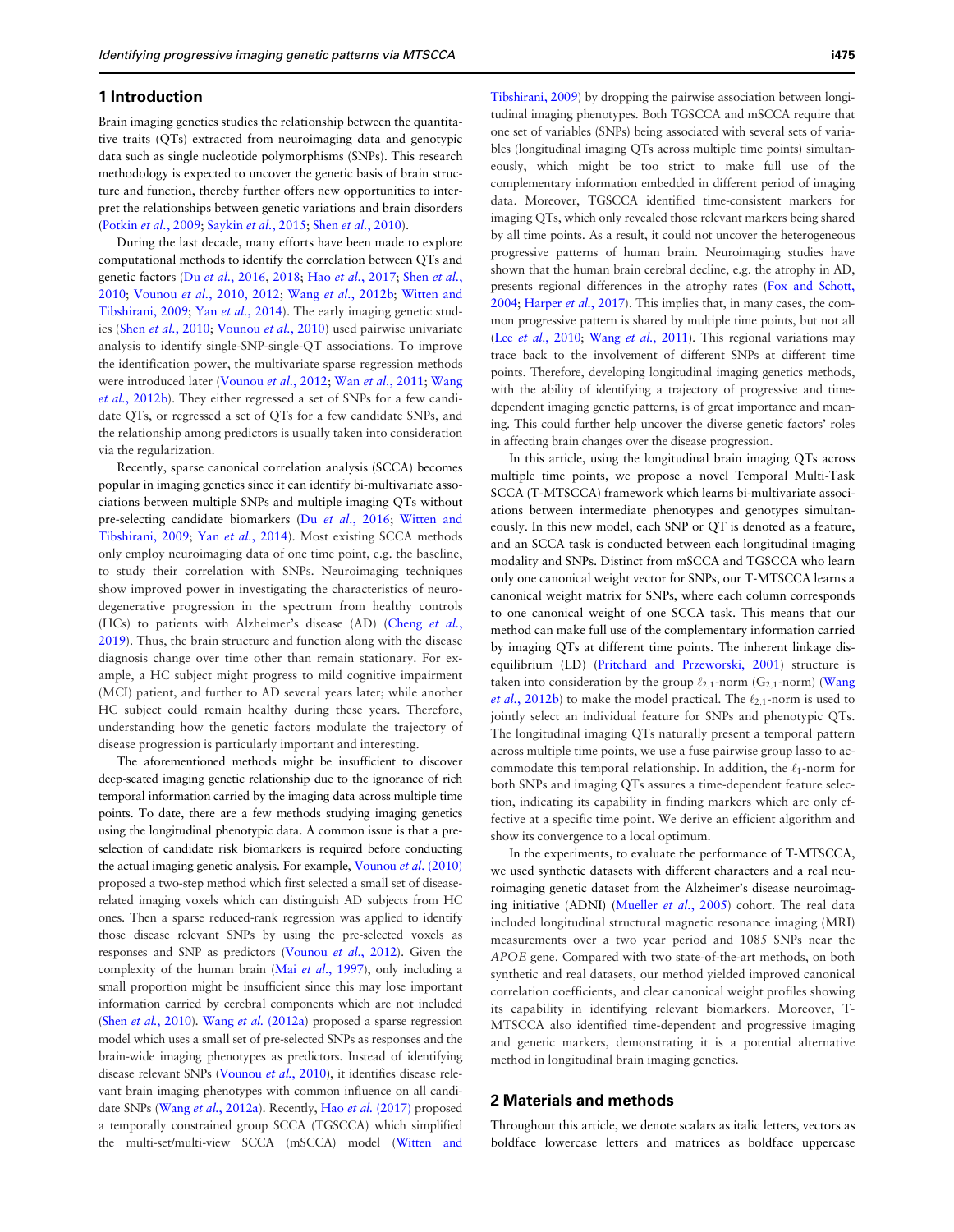<span id="page-2-0"></span>letters. The *i*-th row and *j*-th column of matrix  $X = (x_{i,j})$  are denoted as  $x^i$  and  $x_i$ , respectively. The *i*-th matrix of a set of matrices is denotes as  $X_i$ . The Euclidean norm of x is denoted as  $||x||_2$  and the Frobenius norm of **X** is defined as  $\|\mathbf{X}\|_{\mathrm{F}} = \sqrt{\sum_i \sum_j x_{ij}^2}$ .

#### 2.1 The sparse canonical correlation analysis

Canonical correlation analysis (CCA) combined with sparse learning techniques is widely used in imaging genetics. Suppose we have T matrices, i.e.  $X_i (i \in [1, \ldots, T])$  and T canonical weights  $w_i$ , the SCCA can be formally defined as:

$$
\min_{\mathbf{w}_1,\dots,\mathbf{w}_T} \sum_{t < k} -\mathbf{w}_t^\top \mathbf{X}_t^\top \mathbf{X}_k \mathbf{w}_k + \lambda_t \Omega(\mathbf{w}_t) \tag{1}
$$

$$
s.t. \quad \|\mathbf{X}_t\mathbf{w}_t\|_2^2=1, \quad \forall t.
$$

 $\Omega(\mathbf{w}_t)$  is the sparsity-inducing term to select those features of interest and  $\lambda_t$  is the parameter to control the strength of sparsity. So far, SCCA studies have involved the Lasso  $(\ell_1\text{-norm})$  [\(Parkhomenko](#page-8-0) et al.[, 2009](#page-8-0); [Witten and Tibshirani, 2009\)](#page-9-0), group Lasso [\(Chen and](#page-8-0) [Liu, 2012;](#page-8-0) Du et al.[, 2017](#page-8-0)) and graph Laplacian regularization ([Chen and Bushman, 2013](#page-8-0); Du et al.[, 2016](#page-8-0); Yan et al.[, 2014\)](#page-9-0), to name a few. For the sake of description, we name an SCCA method based on the number of matrices involved. For example, we call it two-view or two-set SCCA (SCCA for short) when  $t = 2$ , and most existing studies are in this category. The multi-view or multi-set SCCA (mSCCA) studies the associations among three or more matrices  $(t > 3)$ .

The temporally constrained group SCCA (TGSCCA) (Hao [et al.](#page-8-0), [2017\)](#page-8-0) is introduced by relating the SNP data to the imaging data at each time point separately while enforcing a shared canonical loading on the genetic side, i.e.

$$
\min_{\mathbf{u}, \mathbf{v}_1, \dots, \mathbf{v}_T} \sum_{t=1}^T -\mathbf{u}^\top \mathbf{X}^\top \mathbf{Y}_t \mathbf{v}_t + \lambda_u \Omega(\mathbf{u}) + \lambda_v \Omega(\mathbf{V})
$$
\n
$$
s.t. \quad ||\mathbf{Xu}||_2^2 = 1, \quad ||\mathbf{Y}_t \mathbf{v}_t||_2^2 = 1, \quad \forall t.
$$
\n
$$
(2)
$$

 $X \in \mathbb{R}^{n \times p}$  here represents the genotype SNPs data with *n* subjects and p SNPs,  $Y_t \in \mathbb{R}^{n \times q}$  ( $t = 1, ..., T$ ) represents the longitudinal phenotype data with  $q$  imaging QTs, where  $T$  is the number of time points and  $\mathbf{V} = [\mathbf{v}_1 \ \mathbf{v}_2 \ \cdots \ \mathbf{v}_T].$ 

#### 2.2 The T-MTSCCA

In this subsection, we aim to investigate the association between genotypes and longitudinal imaging phenotypes. In view that imaging phenotypes show regional variations over time owing to the impact of genotypes, the computational model should account for the regional variations. Inspired by the success of multi-task regression in imaging genetics studies (Wang et al.[, 2012a, b\)](#page-9-0), we propose a novel temporal multi-task SCCA (T-MTSCCA) method for longitudinal imaging genetics as follows:

$$
\min_{\mathbf{u}_t, \mathbf{v}_t} \sum_{t=1}^T -\mathbf{u}_t^\top \mathbf{X}^\top \mathbf{Y}_t \mathbf{v}_t + \Omega(\mathbf{U}) + \Omega(\mathbf{V})
$$
\n
$$
\text{s.t.} \quad \|\mathbf{X}\mathbf{u}_t\|_2^2 = 1, \|\mathbf{Y}_t \mathbf{v}_t\|_2^2 = 1, \ \forall t,
$$
\n(3)

where  $U = [\mathbf{u}_1 \ \mathbf{u}_2 \ \cdots \ \mathbf{u}_T], \ V = [\mathbf{v}_1 \ \mathbf{v}_2 \ \cdots \ \mathbf{v}_T]$  and T is the number of time points (SCCA tasks).  $\Omega(U)$  and  $\Omega(V)$  are the regularization terms for selection of time-dependent and time-consistent genotypic and imaging phenotypic markers.

T-MTSCCA has three advantages over previous models mSCCA and TGSCCA. First, T-MTSCCA is a multi-task bi-multivariate

method which jointly learns related SCCA tasks. The neurodegenerative disorders, e.g. AD, usually deteriorate gradually, implying the brain structure and function, might show little difference between two consecutive visits. This indicates that the longitudinal imaging QTs remain stable during this period, which further reveals that these SCCA tasks regarding associations between genotypes and longitudinal imaging phenotypes are correlated longitudinally. According to the multi-task learning theory [\(Argyriou](#page-8-0) et al., 2006), T-MTSCCA is expected to yield enhanced performance owing to these longitudinally correlated SCCA tasks. Second, T-MTSCCA learns a weight matrix U with T vectors corresponding to T SCCA tasks. That is, an SCCA task will promote correlated tasks instead of enforcing them to be the same, which is meaningful when these tasks (associations between SNPs and longitudinal imaging phenotypes at different time points) are not perfectly related (Lee [et al.](#page-8-0), [2010\)](#page-8-0). This strategy seeks common ground while reserving differences and offers a unique opportunity to identify both time-consistent and time-dependent markers simultaneously. Third, the blended regularization  $\Omega(U)$  subsumes G<sub>2,1</sub>-norm,  $\ell_{2,1}$ -norm and  $\ell_1$ -norm, and thus assures diverse sparsity including time-dependent, timeconsistent and smoothness crossing multiple time points but not all.  $\Omega(V)$  is also a blended regularization performing diverse feature selection for heterogeneous progressive patterns of imaging QTs. Therefore, T-MTSCCA is promising in discovering complex regional variations existing in the progression of neurodegenerative disorders [\(Fox and Schott, 2004\)](#page-8-0), and further identifying the deep-seated QT loci being responsible for the disorders.

## 2.2.1 Regularization for genotypes via group-sparsity and individual-sparsity

It is well known that the genetic markers, i.e. SNPs, affect the brain structure and function both conjointly at group level and individually. SNPs could exhibit different temporal patterns longitudinally, being supported by the truth that the human brain cerebral decline exhibits regional variations longitudinally [\(Fox and Schott, 2004](#page-8-0)). Therefore, in order to take into consideration these complex temporal patterns,  $\Omega(U)$  is defined as:

$$
\Omega(\mathbf{U}) = \lambda_{u1} \|\mathbf{U}\|_{G_{2,1}} + \lambda_{u2} \|\mathbf{U}\|_{2,1} + \lambda_{u3} \sum_{i=1}^{p} \|\mathbf{u}^{i}\|_{1},
$$
 (4)

where  $\lambda_{u1}$ ,  $\lambda_{u2}$  and  $\lambda_{u3}$  are non-negative tuning parameters. Specifically, the  $G_{2,1}$ -norm is formulated as follows:

$$
\|\mathbf{U}\|_{G_{2,1}} = \sum_{k=1}^{K} \|\mathbf{U}^{k}\|_{F} = \sum_{k=1}^{K} \sqrt{\sum_{i \in g_{k}} \sum_{t=1}^{T} (u_{t}^{i})^{2}}.
$$
 (5)

 $U^k$  is the k-th submatrix of U whose rows is indexed by  $g_k$ .  $\mathcal{G} =$  ${g_k}_{k=1}^K$  denotes K groups in accordance with the LD structure. This norm assures group sparsity since it penalizes SNPs in the same group (e.g. LD) jointly, meaning they will be selected or unselected simultaneously (Wang et al.[, 2012b](#page-9-0)). The penalization is practical owing to packaging SNPs in the same LD block together, which makes the model consistent with the genotype mechanism.

The  $\ell_{2,1}$ -norm is defined as:

$$
\|\mathbf{U}\|_{2,1} = \sum_{i=1}^{p} \|\mathbf{u}^{i}\|_{2} = \sum_{i=1}^{p} \sqrt{\sum_{t=1}^{T} (u_{t}^{i})^{2}}.
$$
 (6)

This regularization emphasizes on a single variable across multiple tasks, and could help identify a single SNP that plays a role in the brain development or disease progression via affecting the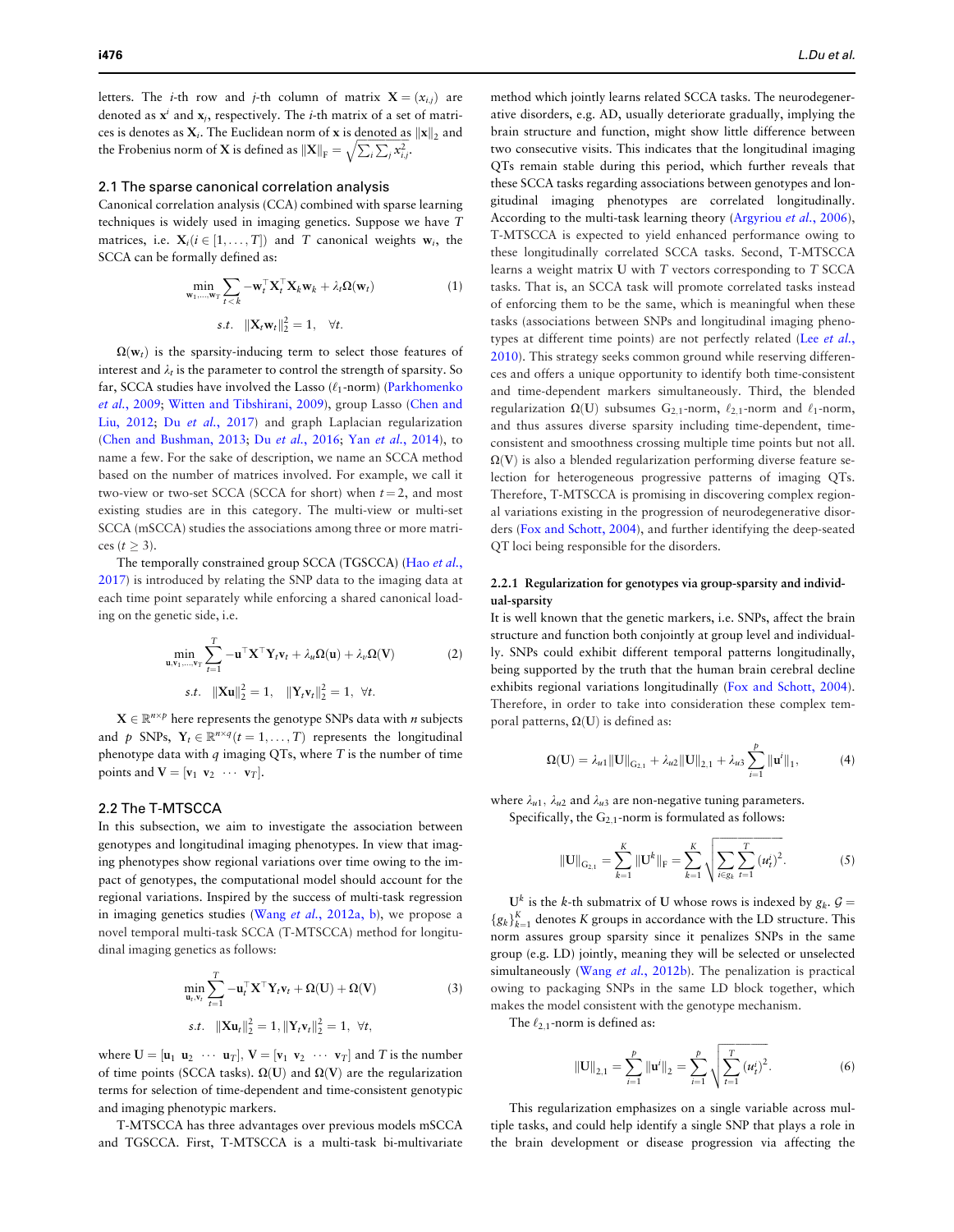<span id="page-3-0"></span>longitudinal imaging phenotypes. Finally, the temporal pattern implies that a SNP could not always play a role during the disease progression. Therefore, we use the  $\ell_1$ -norm for each  $\mathbf{u}^i$  to induce sparsity across all time points for each individual SNP, i.e.

$$
\|\mathbf{u}^i\|_1 = \sum_{t=1}^T |u_t^i|.\tag{7}
$$

This penalty is focused on selecting the relevant features at a specific time point. It is worth noting that, combining the three terms together, they can not only identify active SNPs shared by all time points, but also identify SNPs being only relevant at a specific time point.

## 2.2.2 Regularization for longitudinal imaging phenotypes via timeconsistent and time-dependent sparsity

The regularization aiming for sparsity with respect to imaging QTs is also desirable, being motivated by the fact that different imaging QTs play different roles during the disease progression. According to [Equation \(3\)](#page-2-0), there is one canonical weight vector for imaging QTs at a specific time point. Then across multiple times points, an imaging QT describes the trajectory of the disease progression at this specific brain area. Based on the analysis earlier, regional variations, i.e. one brain region may remain stable while another may change significantly, should be taken into consideration.

On this account, we introduce a novel time-consistent and timedependent constraint which is defined as follows:

$$
\Omega(\mathbf{V}) = \lambda_{\nu 1} \|\mathbf{V}\|_{\text{FP}_{2,1}} + \lambda_{\nu 2} \|\mathbf{V}\|_{2,1} + \lambda_{\nu 3} \sum_{j=1}^{q} \|\mathbf{v}^{j}\|_{1},
$$
 (8)

where  $\lambda_{v1}$ ,  $\lambda_{v2}$  and  $\lambda_{v3}$  are non-negative tuning parameters.

The fused pairwise  $\ell_{2,1}$ -norm (FP<sub>2,1</sub>-norm) (Du et al.[, 2017\)](#page-8-0) is defined as:

$$
\|\mathbf{V}\|_{\mathrm{FP}_{2,1}} = \sum_{j=1}^{q} \sum_{t=1}^{T-1} \sqrt{(v_t^j)^2 + (v_{t+1}^j)^2}.
$$
 (9)

This norm first imposes the  $\ell_2$ -norm for two adjacent time points of one QT, then uses the  $\ell_1$ -norm for all QTs spanning the whole brain. As a result, the intermediate temporally stable pattern of one QT is considered as well as the sparsity among all QTs. Moreover, FP2;1-norm is convex and thus could be easily optimized compared to the non-convex fused Lasso of TGSCCA (Hao et al.[, 2017](#page-8-0)). The  $\ell_{2.1}$ -norm:

$$
\|\mathbf{V}\|_{2,1} = \sum_{j=1}^{q} \|\mathbf{v}^{j}\|_{2} = \sum_{j=1}^{q} \sqrt{\sum_{t=1}^{T} (v_{t}^{j})^{2}},
$$
(10)

is used to assure the cross-task relationship for each imaging QT. Thus it could select or discard those imaging QTs remaining stable across all time points. Finally, as stated, the brain areas exhibit distinct atrophy patterns [\(Fox and Schott, 2004\)](#page-8-0). Therefore, identifying time-dependent imaging QTs is also very important to understand the disease pathology. We use the  $\ell_1$ -norm penalty, i.e.

$$
\|\mathbf{v}^j\|_1 = \sum_{t=1}^T |\nu_t^j|,\tag{11}
$$

for each  $v_t$  to assure the individual-sparsity at a specific time point.

Obviously, either the FP<sub>2.1</sub>-norm,  $\ell_{2.1}$ -norm or  $\ell_1$ -norm alone is insufficient due to the regional variations of both healthy and pathological brains. Therefore, we use all of them to regularize the

longitudinal imaging QTs to account for both time-consistent and time-dependent feature selection. This make T-MTSCCA a very practical model, and thus suitable for longitudinal brain imaging genetics.

#### 2.3 The optimization algorithm and its convergence

Writing the regularizers for genotypes and imaging phenotypes explicitly, the T-MTSCCA becomes:

$$
\min_{\mathbf{u}_t, \mathbf{v}_t} \sum_{t=1}^T - \mathbf{u}_t^\top \mathbf{X}^\top \mathbf{Y}_t \mathbf{v}_t + \lambda_{u1} ||\mathbf{U}||_{G_{2,1}} + \lambda_{u2} ||\mathbf{U}||_{2,1} \n+ \lambda_{u3} \sum_{i=1}^p ||\mathbf{u}^i||_1 + \lambda_{v1} ||\mathbf{V}||_{\text{FP}_{2,1}} + \lambda_{v2} ||\mathbf{V}||_{2,1} + \lambda_{v3} \sum_{j=1}^q ||\mathbf{v}^j||_1 \ns.t. \quad ||\mathbf{X} \mathbf{u}_t||_2^2 = 1, ||\mathbf{Y}_t \mathbf{v}_t||_2^2 = 1, \forall t.
$$
\n(12)

Since  $\forall t, \|Xu_t\|_2^2 = 1$  and  $\|Y_t v_t\|_2^2 = 1$ , Equation (12) is equivalent to:

$$
\min_{\mathbf{u}_{t}, \mathbf{v}_{t}} \sum_{t=1}^{T} ||\mathbf{X} \mathbf{u}_{t} - \mathbf{Y}_{t} \mathbf{v}_{t}||_{2}^{2} + \lambda_{u1} ||\mathbf{U}||_{\mathbf{G}_{2,1}} + \lambda_{u2} ||\mathbf{U}||_{2,1} \n+ \lambda_{u3} \sum_{i=1}^{p} ||\mathbf{u}^{i}||_{1} + \lambda_{v1} ||\mathbf{V}||_{\text{FP}_{2,1}} + \lambda_{v2} ||\mathbf{V}||_{2,1} + \lambda_{v3} \sum_{j=1}^{q} ||\mathbf{v}^{j}||_{1} \ns.t. \quad ||\mathbf{X} \mathbf{u}_{t}||_{2}^{2} = 1, ||\mathbf{Y}_{t} \mathbf{v}_{t}||_{2}^{2} = 1, \forall t.
$$
\n
$$
(13)
$$

It is hard to solve Equation (13) above due to its non-convexity in the quadratic term and non-smooth in regularization terms. But the objective is biconvex in U and V even if it is still non-smooth. In particular, this objective is convex in U with all  $v_t$ 's fixed; and it is convex in  $v_t$  with U and the rest of  $v_{t'}(t' \neq t)$  fixed. Therefore, the solution can be easily attained via first using smoothing approximations of non-smooth terms, and then applying the efficient smooth optimization such as the alternative search method [\(Gorski](#page-8-0) et al., [2007\)](#page-8-0).

# 2.3.1 Updating U

When V is fixed, the Lagrangian of Equation (13) regarding U writes:

$$
\min_{\mathbf{U}} \sum_{t=1}^{T} \|\mathbf{X}\mathbf{u}_{t} - \mathbf{Y}_{t}\mathbf{v}_{t}\|_{2}^{2} + \lambda_{u1} \|\mathbf{U}\|_{\mathbf{G}_{2,1}} + \lambda_{u2} \|\mathbf{U}\|_{2,1} + \lambda_{u3} \sum_{i=1}^{p} \|\mathbf{u}^{i}\|_{1} + \gamma_{u} \sum_{t=1}^{T} \|\mathbf{X}\mathbf{u}_{t}\|_{2}^{2},
$$
\n(14)

with those constants vanish. Now this equation transforms to a multi-task regression problem.

We take its derivative with respect to each  $\mathbf{u}_t$  and set it to zero, i.e.

$$
-\mathbf{X}^{\top}\mathbf{Y}_{t}\mathbf{v}_{t} + \lambda_{u1}\tilde{\mathbf{D}}_{1}\mathbf{u}_{t} + \lambda_{u2}\tilde{\mathbf{D}}_{1}\mathbf{u}_{t} + \lambda_{u3}\mathbf{D}_{1t}\mathbf{u}_{t} + (1 + \gamma_{u})\mathbf{X}^{\top}\mathbf{X}\mathbf{u}_{t} = 0.
$$
\n(15)

 $\tilde{D}_1$  is a block diagonal matrix with the k-th diagonal block as  $\frac{1}{2\|U^k\|_F}$  **I**<sub>k</sub> (**I**<sub>k</sub> is an identity matrix with size being equal to the *k*-th submatrix  $\mathrm{U}^k,$  and  $1\,\leq\,k\,\leq\,K),$   $\bar{\mathrm{D}}_1$  is also a diagonal matrix whose *i*-th diagonal element is  $\frac{1}{2\|u^i\|_2}$  ( $1 \le i \le p$ ) and  $D_{1t}$  is a diagonal matrix with the *i*-th diagonal element being  $\frac{1}{2|u_i|}$ .

This equation indicates that every  $\mathbf{u}_t$  can be solved in closed form. Simple mathematical derivation yields the updating rule for each  $\mathbf{u}_t$ , i.e.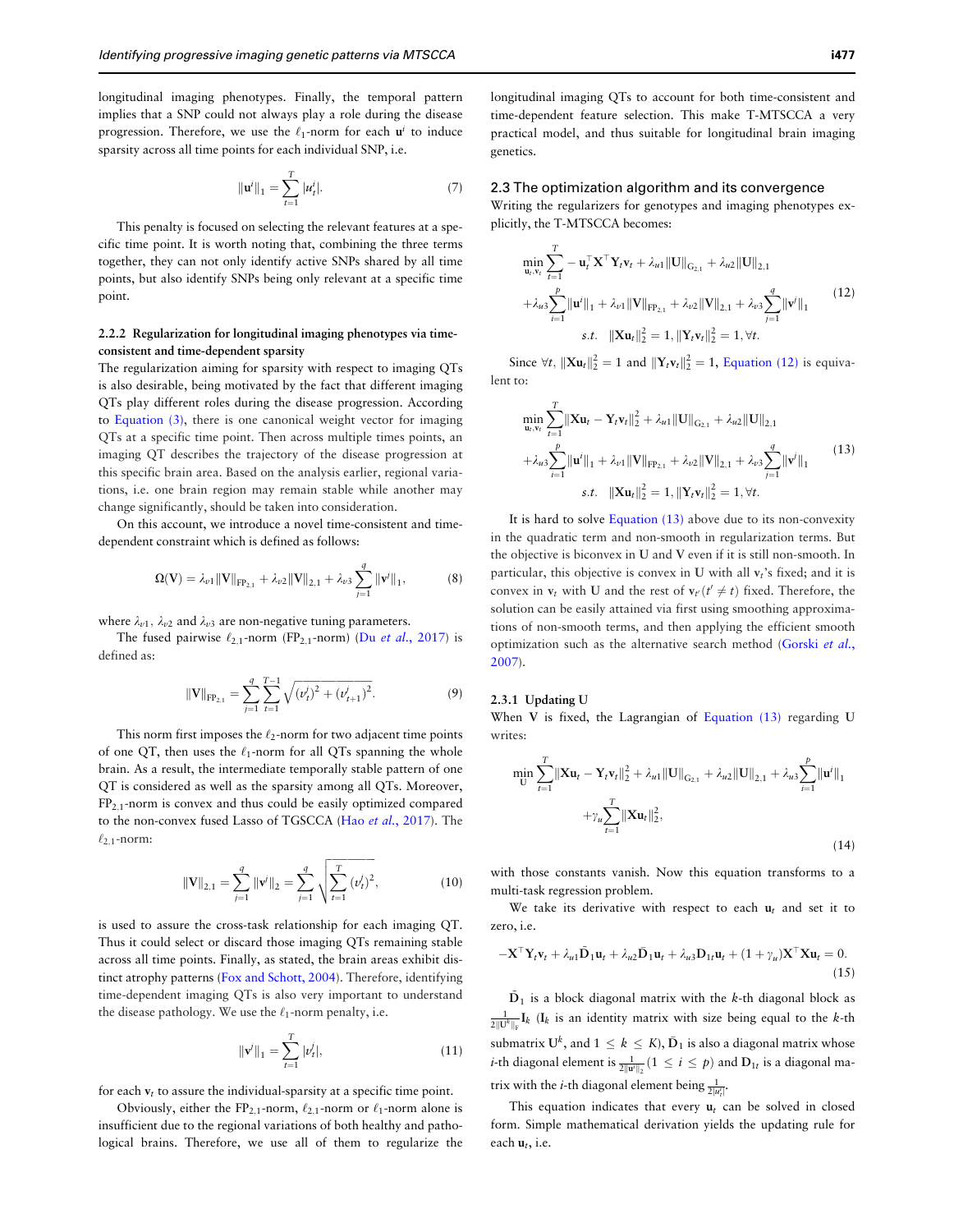<span id="page-4-0"></span>
$$
\mathbf{u}_t = (\lambda_{u1}\tilde{\mathbf{D}}_1 + \lambda_{u2}\bar{\mathbf{D}}_1 + \lambda_{u3}\mathbf{D}_{1t} + (1 + \gamma_u)\mathbf{X}^\top\mathbf{X})^{-1}\mathbf{X}^\top\mathbf{Y}_t\mathbf{v}_t. \tag{16}
$$

Since  $\tilde{\mathbf{D}}_1$ ,  $\bar{\mathbf{D}}_1$  and  $\mathbf{D}_{1t}$  ( $t = 1, 2, ..., T$ ) are latent variables which depend on U, we can solve [Equation \(16\)](#page-3-0) using the efficient iterative algorithm (Wang et al.[, 2011](#page-9-0), [2012b\)](#page-9-0).

#### 2.3.2 Updating V

Now with U being fixed, the objective with respect to  $v_t$  writes:

$$
\min_{\mathbf{v}_t} \|\mathbf{X}\mathbf{u}_t - \mathbf{Y}_t \mathbf{v}_t\|_2^2 + \lambda_{\nu 1} \|\mathbf{V}\|_{\text{FP}_{2,1}} + \lambda_{\nu 2} \|\mathbf{V}\|_{2,1} + \lambda_{\nu 3} \|\mathbf{v}_t\|_1 + \gamma_{\nu} \|\mathbf{Y}_t \mathbf{v}_t\|_2^2.
$$
\n(17)

Taking the derivative with respect to  $v_t$  and setting it to zero, we have,

$$
-\mathbf{Y}_{t}^{\top}\mathbf{X}\mathbf{u}_{t}+\lambda_{v1}\tilde{\mathbf{D}}_{2t}\mathbf{v}_{t}+\lambda_{v2}\bar{\mathbf{D}}_{2}\mathbf{v}_{t}+\lambda_{v3}\mathbf{D}_{2t}\mathbf{v}_{t}+(1+\gamma_{v})\mathbf{Y}_{t}^{\top}\mathbf{Y}_{t}\mathbf{v}_{t}=0.
$$
\n(18)

Then, we arrive at:

$$
\mathbf{v}_t = (\lambda_{v1}\tilde{\mathbf{D}}_{2t} + \lambda_{v2}\tilde{\mathbf{D}}_2 + \lambda_{v3}\mathbf{D}_{2t} + (1 + \gamma_v)\mathbf{Y}_t^\top\mathbf{Y}_t)^{-1}\mathbf{Y}_t^\top\mathbf{X}\mathbf{u}_t, \qquad (19)
$$

where  $\bar{\mathbf{D}}_2$ ,  $\tilde{\mathbf{D}}_{2t}$  and  $\mathbf{D}_{2t}$  ( $t = 1, 2, ..., T$ ) are all diagonal matrices. In particular, the *j*-th diagonal element of  $\tilde{D}_{2t}$  is  $\frac{1}{2\sqrt{(v_{t-1}^j)^2 + (v_t^j)^2}} +$ 1  $\frac{1}{2\sqrt{(\nu_i^j + (\nu_{i+1}^j)^2}}$  (1  $\leq j \leq q$ , 1  $\leq t \leq T$ ) (The *j*-th diagonal elements of  $\tilde{D}_{2t}$  is  $\frac{1}{2\sqrt{(v_t^j)^2 + (v_{t+1}^j)^2}}$  when  $t = 1$ , and  $\frac{1}{2\sqrt{(v_{t-1}^j)^2 + (v_t^j)^2}}$  when  $t = T$ .). The *j*-th diagonal element of  $\bar{D}_2$  is  $\frac{1}{2\|v\|_2}$ , and that of  $D_{2t}$  is  $\frac{1}{2|v_t'|}$ . This closed form shows that each  $v_t$  can be obtained via the alternative iteration algorithm too.

Now that U and V are solved, respectively, we summarize the optimization procedure in Algorithm 1, which guarantees to converge to a local optimum. In the iteration, Steps 1, 3 and 5 are computationally trivial. Steps 4 and 6 solve a system of linear equations, both of which are well studied in literature and can be solved efficiently.

Algorithm 1 The T-MTSCCA algorithm

Require:

The genotype data matrix  $X \in \mathbb{R}^{n \times p}$ , longitudinal imaging phenotype data matrices of T time points  $Y_t \in \mathbb{R}^{n \times q}$ ,  $t \in [1, T]$ , the pre-tuned  $\lambda_{u1}$ ,  $\lambda_{u2}$ ,  $\lambda_{u3}$ ,  $\gamma_u$ ,  $\lambda_{v1}$ ,  $\lambda_{v2}$ ,  $\lambda_{v3}$  and  $\gamma_{\nu}$ .

Ensure:

Canonical weights U and V.

1: Initialize  $\mathbf{U} \in \mathbb{R}^{p \times T}$ ,  $\mathbf{V} \in \mathbb{R}^{q \times T}$ ;

2: while not convergence do

- 3: Update  $\tilde{D}_1$ ,  $\bar{D}_1$  and  $D_{1t}$  ( $t = 1, 2, ..., T$ );
- 4: Solve U according to [Equation \(16\),](#page-3-0) and scale  $u_t$  as that  $\|{\bf X}{\bf u}_t\|_2^2=1;$
- 5: Update  $\bar{\mathbf{D}}_2$ ,  $\tilde{\mathbf{D}}_{2t}$  and  $\mathbf{D}_{2t}$   $(t = 1, 2, \dots, T)$ ;
- 6: Solve  $v_t$  alternatively according to Equation (19), and scale  $\mathbf{v}_t$  so that  $\|\mathbf{Y}_t \mathbf{v}_t\|_2^2 = 1$ ; 7: end while

# 2.3.3 Convergence analysis

The following theorem holds for Algorithm 1.

THEOREM 1. The objective decreases in each iteration of Algorithm 1.

PROOF. Denote the current estimate of U and V, respectively, as U and V (with a slight abuse of notation, for notational convenience), and their refined estimates using the updating rules in [Equations \(16\)](#page-3-0) and [\(19\)](#page-3-0) as  $\hat{U}$  and  $\hat{V}$ . Denote the objective function value of problem (13) as  $f$ **(U**, **V**).

According to the update rule in [Equation \(16\),](#page-3-0) we have,

$$
\begin{aligned} &\sum_{t=1}^{T}\lVert\mathbf{X}\hat{\mathbf{u}}_{t}-\mathbf{Y}_{t}\mathbf{v}_{t}\rVert_{2}^{2}+\lambda_{u1}\text{Tr}(\hat{\mathbf{U}}^{\top}\tilde{\mathbf{D}}_{1}\hat{\mathbf{U}})+\lambda_{u2}\text{Tr}(\hat{\mathbf{U}}^{\top}\bar{\mathbf{D}}_{1}\hat{\mathbf{U}})+\lambda_{u3}\sum_{t=1}^{T}\hat{\mathbf{u}}_{t}^{\top}\mathbf{D}_{1t}\hat{\mathbf{u}}_{t}\\ &+\gamma_{u}\text{Tr}(\hat{\mathbf{U}}^{\top}\mathbf{X}^{\top}\mathbf{X}\hat{\mathbf{U}})\leq\sum_{t=1}^{T}\lVert\mathbf{X}\mathbf{u}_{t}-\mathbf{Y}_{t}\mathbf{v}_{t}\rVert_{2}^{2}+\lambda_{u1}\text{Tr}(\mathbf{U}^{\top}\tilde{\mathbf{D}}_{1}\mathbf{U})\\ &+\lambda_{u2}\text{Tr}(\mathbf{U}^{\top}\bar{\mathbf{D}}_{1}\mathbf{U})+\lambda_{u3}\sum_{t=1}^{T}\mathbf{u}_{t}^{\top}\mathbf{D}_{1t}\mathbf{u}_{t}+\gamma_{u}\text{Tr}(\mathbf{U}^{\top}\mathbf{X}^{\top}\mathbf{X}\mathbf{U})\\ &\Rightarrow\sum_{t=1}^{T}\lVert\mathbf{X}\hat{\mathbf{u}}_{t}-\mathbf{Y}_{t}\mathbf{v}_{t}\rVert_{2}^{2}+\lambda_{u1}\sum_{k=1}^{K}\frac{\lVert\hat{\mathbf{U}}^{k}\rVert_{F}^{2}}{2\lVert\mathbf{U}^{k}\rVert_{F}}+\lambda_{u2}\sum_{i=1}^{p}\frac{\lVert\hat{\mathbf{u}}^{i}\rVert_{2}^{2}}{2\lVert\mathbf{u}^{i}\rVert_{2}}\\ &+\lambda_{u3}\sum_{i=1}^{p}\sum_{t=1}^{T}\frac{|\hat{\mathbf{u}}_{t}^{i}|^{2}}{2\lVert\mathbf{u}_{t}^{i}\rVert}+\gamma_{u}\lVert\mathbf{X}\hat{\mathbf{U}}\rVert_{F}^{2}\leq\sum_{t=1}^{T}\lVert\mathbf{X}\mathbf{u}_{t}-\mathbf{Y}_{t}\mathbf{v}_{t}\rVert_{2}^{2}+\lambda_{u1}\sum_{k=1}^{K}\frac{\
$$

 $\text{Applying } \quad \|\hat{\textbf{U}}^{k}\|_{\textbf{F}} - \frac{\|\hat{\textbf{U}}^{k}\|_{\textbf{F}}^{2}}{2\|\textbf{U}^{k}\|_{\textbf{F}}} \leq \|\textbf{U}^{k}\|_{\textbf{F}} - \frac{\|\textbf{U}^{k}\|_{\textbf{F}}^{2}}{2\|\textbf{U}^{k}\|_{\textbf{F}}}, \quad \|\hat{\textbf{u}}^{i}\|_{2} - \frac{\|\hat{\textbf{u}}^{i}\|_{2}^{2}}{2\|\textbf{u}^{i}\|_{2}} \leq \|\textbf{u}^{i}\|_{2} - \frac{1}{2$  $\frac{\|u'\|_2^2}{2\|u'\|_2}$  and  $|\hat{u}_t'|- \frac{|\hat{u}_t'|^2}{2|u_t'|} \leq |u_t'| - \frac{|u_t'|^2}{2|u_t'|}$  [Lemma 1 in (Wang *et al.*[, 2012b\)](#page-9-0)] to [Equation \(2.3.3\)](#page-2-0) with respect to each group and individual features, respectively, we arrive at:

$$
\sum_{t=1}^{T} ||X\hat{\mathbf{u}}_t - Y_t \mathbf{v}_t||_2^2 + \lambda_{u1} \sum_{k=1}^{K} ||\hat{\mathbf{U}}^k||_F + \lambda_{u2} \sum_{i=1}^{p} ||\hat{\mathbf{u}}^i||_2 + \lambda_{u3} \sum_{i=1}^{p} \sum_{t=1}^{T} |\hat{\mathbf{u}}_t^i|
$$
  
+ $\gamma_u ||X\hat{\mathbf{U}}||_F^2 \le \sum_{t=1}^{T} ||X\mathbf{u}_t - Y_t \mathbf{v}_t||_2^2 + \lambda_{u1} \sum_{k=1}^{K} ||\mathbf{U}^k||_F$   
+ $\lambda_{u2} \sum_{i=1}^{p} ||\mathbf{u}^i||_2 + \lambda_{u3} \sum_{i=1}^{p} \sum_{t=1}^{T} |u_t^i| + \gamma_u ||X\mathbf{U}||_F^2.$ 

Writing in matrix form, we obtain:

$$
\sum_{t=1}^T \|\mathbf{X}\hat{\mathbf{u}}_t - \mathbf{Y}_t \mathbf{v}_t\|_2^2 + \lambda \mu \mathbf{1} \|\hat{\mathbf{U}}\|_{G_{2,1}} + \lambda \mu \mathbf{1} \|\hat{\mathbf{U}}\|_{2,1} + \lambda \mu \mathbf{1} \sum_{i=1}^P \|\hat{\mathbf{u}}^i\|_1
$$
  
+ $\gamma \mu \sum_{t=1}^T \|\mathbf{X}\hat{\mathbf{u}}_t\|_2^2 \le \sum_{t=1}^T \|\mathbf{X}\mathbf{u}_t - \mathbf{Y}_t \mathbf{v}_t\|_2^2 + \lambda \mu \mathbf{1} \|\mathbf{U}\|_{G_{2,1}} + \lambda \mu \mathbf{1} \|\mathbf{U}\|_{2,1}$   
+ $\lambda \mu \mathbf{1} \sum_{i=1}^P \|\mathbf{u}^i\|_1 + \gamma \mu \sum_{t=1}^T \|\mathbf{X}\mathbf{u}_t\|_2^2.$ 

This reveals that, in each iteration of [Equation \(16\)](#page-3-0), the objective decreases, namely,  $f(U, V) \leq f(U, V)$ .

Similarly, we can prove the convergence of updating  $v_t$ 's one by one. Combined, in equations with respect to each  $v_t$  yields:

$$
\sum_{t=1}^T \|\mathbf{X}\hat{\mathbf{u}}_t - \mathbf{Y}_t \hat{\mathbf{v}}_t\|_2^2 + \lambda \nu \mathbf{1} \|\hat{\mathbf{V}}\|_{\text{FP}_{2,1}} + \lambda \nu \mathbf{1} \|\hat{\mathbf{V}}\|_{2,1} + \lambda \nu \mathbf{1} \sum_{j=1}^q \|\hat{\mathbf{v}}^j\|_1
$$
  
+ $\gamma \nu \sum_{t=1}^T \|\mathbf{Y}_t \hat{\mathbf{v}}_t\|_2^2 \le \sum_{t=1}^T \|\mathbf{X}\hat{\mathbf{u}}_t - \mathbf{Y}_t \mathbf{v}_t\|_2^2 + \lambda \nu \mathbf{1} \|\mathbf{V}\|_{\text{FP}_{2,1}} + \lambda \nu \mathbf{1} \|\mathbf{V}\|_{2,1}$   
+ $\lambda \nu \mathbf{1} \sum_{j=1}^q \|\mathbf{v}^j\|_1 + \gamma \nu \sum_{t=1}^T \|\mathbf{Y}_t \mathbf{v}_t\|_2^2$ ,

from which it follows that  $f(\hat{\mathbf{U}}, \hat{\mathbf{V}}) \leq f(\hat{\mathbf{U}}, \mathbf{V}).$ 

Combining two conclusions above yields  $f(\hat{U}, \hat{V}) \leq f(\hat{U}, V) \leq$  $f$ (U, V), which completes the proof.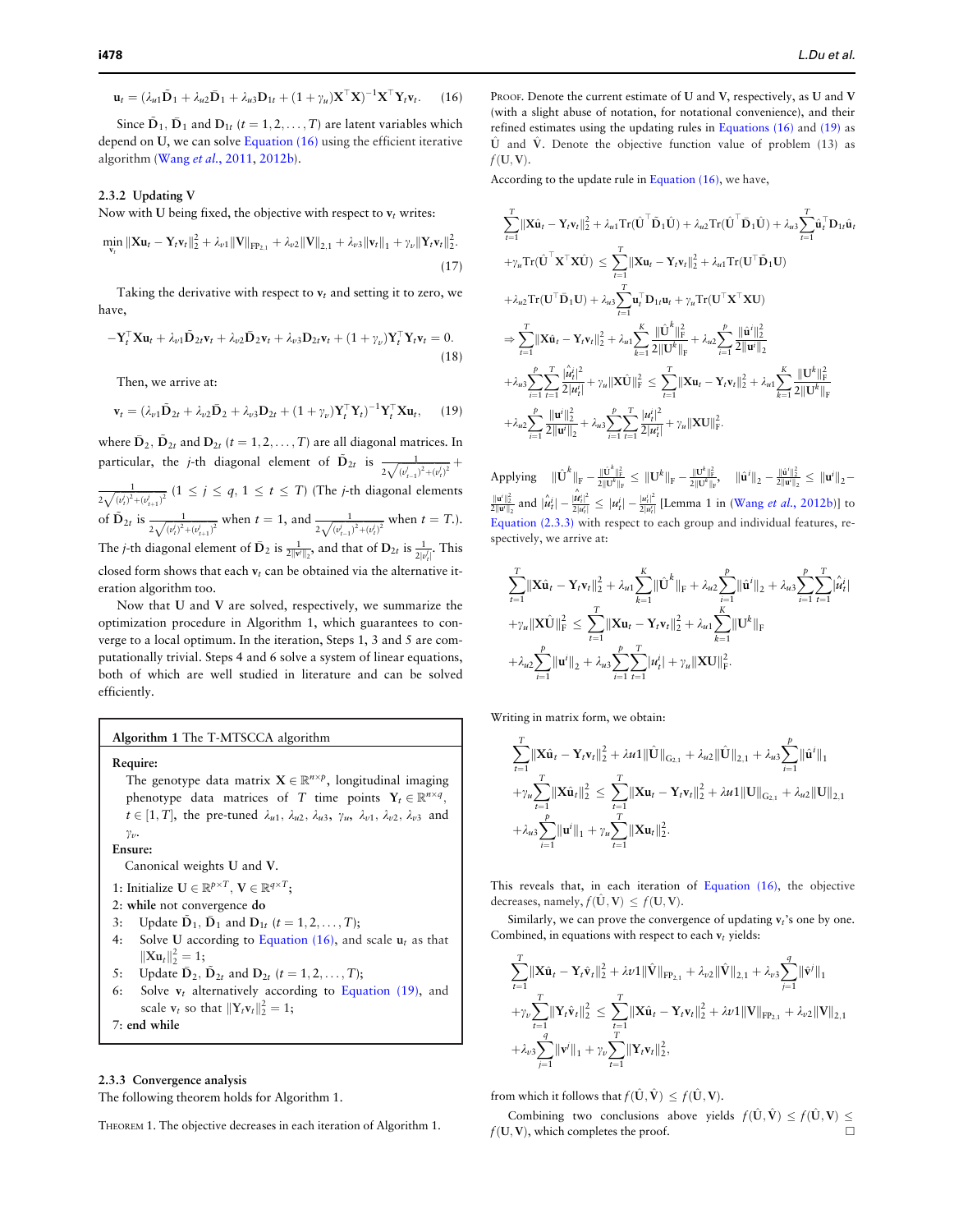

Fig. 1. Comparison of the mean canonical correlation coefficients (CCCs) obtained from 10-fold cross-validation trials. The CCCs at all time points are illustrated, where CCC\_T1 is calculated between the SNP data and the imaging data at T1, and so forth.

Since both objectives of problems [Equations \(14\)](#page-3-0) and [\(17\)](#page-4-0) are lower bounded by zero and the T-MTSCCA problem is biconvex, the overall iteration algorithm will converge to a local optimum. In our experiments, we terminate Algorithm 1 when  $\max_{i,t} |\hat{u}_t^i - u_t^j| \leq \epsilon$  and  $\max_{j,t} |\hat{v}^i_t - v^j_t| \leq \epsilon$  satisfy, where  $\epsilon$  is the pre-set error bound. We use  $\epsilon =$  $10^{-5}$  in this article empirically based on experiments.

# 3 Experimental results and discussions

#### 3.1 Experimental setup

In the experiments, we compare T-MTSCCA with two close counterparts including the mSCCA (multi-view SCCA) and TGSCCA (temporally constrained group SCCA) using both synthetic data and real neuroimaging genetic data. The mSCCA computes pairwise correlation coefficients between the SNPs data and the imaging QTs data including that between every two modalities of imaging QTs at different time points [\(Witten and Tibshirani, 2009](#page-9-0)). TGSCCA is similar to mSCCA by dropping the pairwise correlation terms between those imaging OTs data at different time points (Hao [et al.](#page-8-0), [2017\)](#page-8-0).

We use the nested 10-fold cross-validation method to find the optimal parameters. These parameters generating the highest crosstask mean testing correlation coefficient will be chosen as the optimal parameters, i.e.  $CV(\lambda, \beta, \gamma) = \frac{1}{10} \sum_{j=1}^{10} \sum_{t=1}^{T} Corr(\bar{X}_j \mathbf{u}_{j,t}, \bar{Y}_{j,t} \mathbf{v}_{j,t})$ where  $\bar{\mathbf{X}}_j$  and  $\bar{\mathbf{Y}}_{j,t}$  are the  $j$ -th fold which are the complementary sets used for testing, and  $\mathbf{u}_{i,t}$  and  $\mathbf{v}_{i,t}$  are the canonical weights estimated from the training set. To further reduce the time effort, we fix  $\gamma_u$  = 1 and  $\gamma_{\nu} = 1$  since they result in two scaling steps in Algorithm 1, and thus only affect the magnitude of U and V ([Chen and Liu,](#page-8-0) [2012\)](#page-8-0). This indicates that the relative relationship among each variables remain the same. Finally, we tune these parameters from candidate range  $10^{i}$   $(i = -5, -4, \ldots, 0, \ldots, 4, 5)$ , within which the results are from less-sparsity to over-sparsity. Once determined, we use the tuned parameters to obtain the final training and testing results. In each experiment, all methods are stopped if  $\max_i |u_i^{(t+1)-u_i^{(t)}}| \leq \epsilon$  and  $\max_i |v_j^{(t+1)-v_j^{(t)}}| \leq \epsilon$ , with  $\epsilon$  being the tolerable error.  $\epsilon$  is set to  $10^{-5}$  empirically in this article.

# 3.2 Results on simulation data

In this simulation study, to evaluate the T-MTSCCA method, we used four synthetic datasets with distinct properties which could thoroughly access the performance. First, we generated one sparse vector  $\mathbf{u} \in \mathcal{R}^{p \times 1}$  and four successive sparse vectors  $\mathbf{v}_t \in \mathcal{R}^{q \times 1}$ . In particular, several non-zero variables are shared by all  $v_t$ 's while some ones are time-dependent. Then, using a latent vector  $z \in \mathcal{R}^{n \times 1}$ , we create **X** by  $\mathbf{x}_i \sim N(z_i \mathbf{u}, e \cdot \mathbf{I}_{p \times p})$ , and each  $Y_t$  by  $y_{t,i} \sim N(z_i v_t, e \cdot I_{q \times q})$ . Being embedded with different strengths of noise, the first three datasets share the same ground truth, i.e.  $n = 80$ ,  $p = 100$  and  $q = 120$ , on which could show one method's



Fig. 2. Heat maps of canonical weights on synthetic data. Rows 1–4: Ground truth, mSCCA, TGSCCA and T-MTSCCA, respectively. In each row, U is on the left panel and V is on the right. Within each panel, there are four canonical weights associating with four time points. For our method, there are four canonical weights corresponding to four time points, i.e. T1, T2, T3, T4, for both U and V. For mSCCA and TGSCCA, the weight matrix U is stacked by the same canonical weight vector **u**.

performance under different noises. The fourth dataset simulated a large and complex imaging genetic problem ( $n = 500$ ,  $p = 2000$  and  $q = 600$ ). The details of the ground truths are presented in Figure 2 (top row).

We presented the testing canonical correlation coefficients (CCCs) in Figure 1 (training CCCs are omitted due to the space limitation). The CCCs, i.e. CCC\_T1, CCC\_T2, CCC\_T3, CCC\_T4, of each method were calculated between  $X$  and  $Y_t$  at every time point. In this figure, all methods obtained low testing CCCs, indicating they were over-fitted when the true CCC was quite low. As expected, their performances improve as the CCC increased. T-MTSCCA and TGSCCA obtained better CCCs than mSCCA on data 2 and data 3 attributing to the temporal constraints. On data 4 with thousands of variables, T-MTSCCA and TGSCCA also hold better CCCs than mSCCA, which demonstrates they were suitable for longitudinal imaging genetics.

In addition, the ability of feature selection, i.e. the selected SNPs and imaging QTs at intermediate time points, is also important. To make the results stable, we averaged the canonical weights across 10-folds and shown them in Figure 2. The actual U and V were shown on the top row followed by those estimated by mSCCA, TGSCCA and T-MTSCCA. Within each method's panel, the canonical weights associated with all time points were stacked vertically. It is clear that T-MTSCCA identified a clear and clean pattern in terms of both U and V, whose non-zero variables were consistent to the ground truth. TGSCCA also obtained acceptable results due to its temporal constraint for the intermediate imaging QTs. It is worth mentioning that T-MTSCCA also identified time-dependent nonzero variables for U and V thanks to its novel time-dependent penalties. This is very interesting since, combined with the time-consistent penalty, our T-MTSCCA can not only identify those active variables at a specific time point, but also identify those active variables shared by all time points. To summarize, the results on this four distinct synthetic datasets demonstrate that T-MTSCCA could be a competitive alternative method for longitudinal bi-multivariate association's identification.

#### 3.3 Results on real neuroimaging genetic data

The real genotyping and brain imaging data used in this article were obtained from the ADNI database (adni.loni.usc.edu). The primary goal of ADNI has been to test whether serial MRI, positron emission tomography (PET), other biological markers and clinical and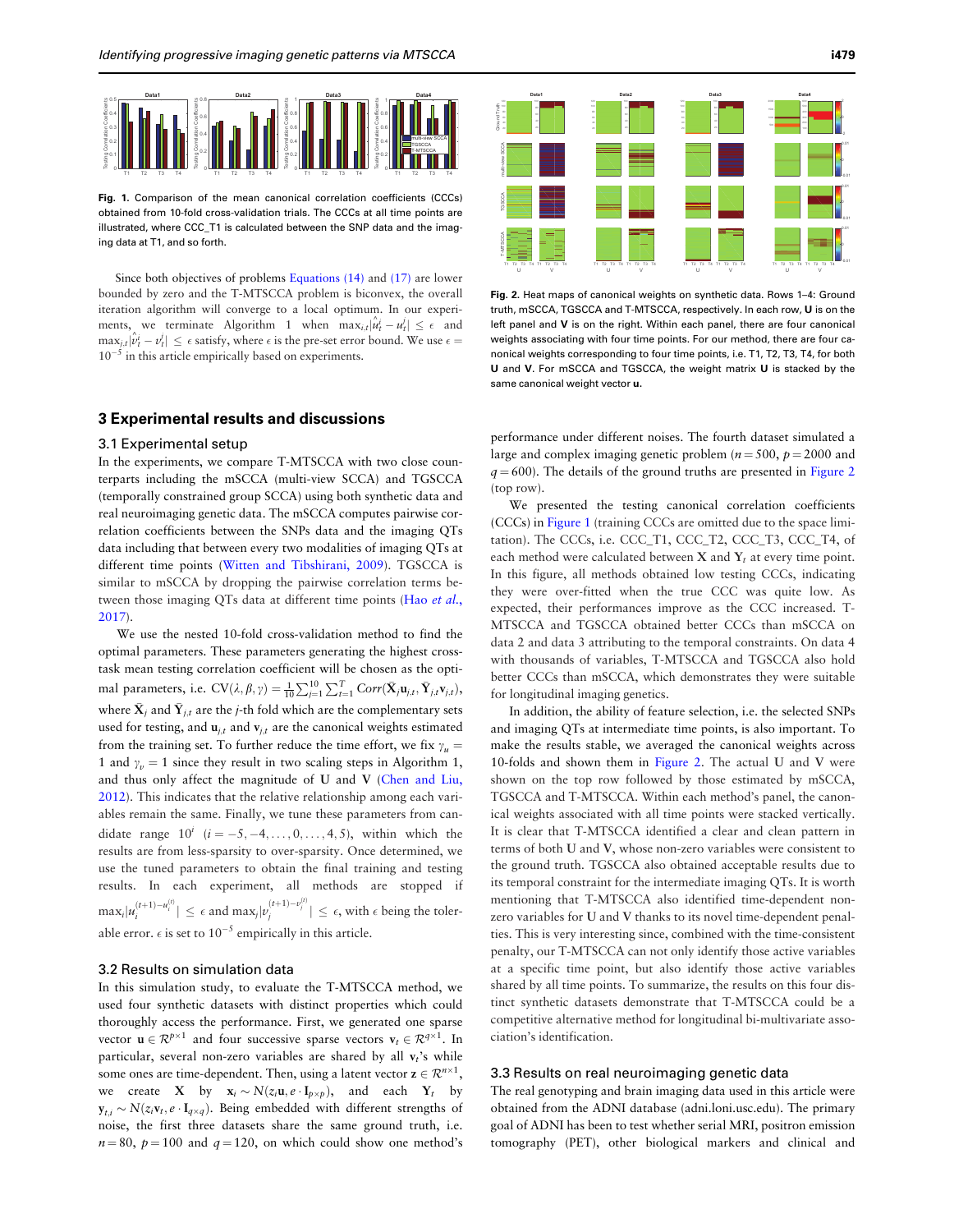#### Table 1. Participant characteristics

|                           | HC.              | МCI                               | AD               |
|---------------------------|------------------|-----------------------------------|------------------|
| Num $(n)$                 | 12.5             | 192                               | 91               |
| Gender (M/F)              | 73/52            | 122/70                            | 65/26            |
| Handedness (R/L)          | 112/13           | 178/14                            | 86/5             |
| Age (mean $\pm$ SD)       | $74.44 \pm 6.58$ | $75.26 \pm 6.85$                  | $74.12 \pm 7.07$ |
| Education (mean $\pm$ SD) | $15.62 \pm 2.96$ | $16.27 \pm 2.83$ $16.14 \pm 2.64$ |                  |

neuropsychological assessment can be combined to measure the progression of MCI and early AD. For up-to-date information, see [www.adni-info.org](http://www.adni-info.org).

The longitudinal neuroimaging data were from 408 non-Hispanic Caucasian participants, including 125 healthy controls (HC), 192 MCI and 91 AD subjects at the baseline screening. Table 1 shown the demographic information. We used MRI T1 weighted imaging including baseline (BL), Month 06 (M6), Month 12 (M12) and Month 24 (M24) in this work. These preprocessed imaging data, i.e. the voxel-based morphometry (VBM), were aligned to each participant's same visit scan. Then the normalized gray matter density maps were created from MRI data in the standard Montreal Neurological Institute (MNI) space as  $2 \times 2 \times 2$  mm<sup>3</sup> voxels via the SPM software [\(Ashburner and Friston, 2000\)](#page-8-0). Based on the MarsBaR AAL atlas [\(Tzourio-Mazoyer](#page-8-0) et al., 2002), we further extracted 116 ROI level measurements of mean gray matter densities. Finally, we removed the cerebellum area and obtained 90 imaging measures, and finally used them as phenotypes of four time points in the experiments. Before the experiment, the imaging measures were adjusted by removing the effects of the baseline age, gender, education and handedness.

The genotyping data of the same 408 subjects were downloaded from the ADNI website too. The SNPs were generated by the Human 610-Quad or OmniExpress Array (Illumina, Inc., San Diego, CA, USA), and preprocessed according to the standard quality control (QC) and imputation steps. We included 1085 SNPs from the neighbor of the APOE gene based on the ANNOVAR annotation (see the [Supplementary file](https://academic.oup.com/bioinformatics/article-lookup/doi/10.1093/bioinformatics/btz320#supplementary-data)). We aim to study associations between SNPs and longitudinal brain imaging measures, and identify those time-consistent and time-dependent markers in this ADNI dataset.

#### 3.3.1 Improved bi-multivariate association

We applied three methods to this real neuroimaging genetic data. mSCCA and TGSCCA yielded one canonical weight u and four canonical weights  $v_t$  associating with four longitudinal time points. By calculating association between SNPs and each imaging QTs of different time points, we obtained four CCCs for them. Our method naturally generated four pairs of canonical weights, and thus there were four CCCs with respect to four time points. We denoted these four CCCs as CCC\_BL, CCC\_M6, CCC\_M12 and CCC\_M24 for the sake of description, and presented them in Figure 3 separately. In this figure, the testing CCCs was shown with those training ones omitted due to the space limitation. As expected, owing to the utilization of temporal regularization, both TGSCCA and T-MTSCCA obtained better CCCs than mSCCA. This shows their effectiveness in longitudinal bi-multivariate association studies.

#### 3.3.2 Identification of time-consistent and time-dependent SNPs

Besides the CCC which showing the strength of the association, the identification of longitudinally active SNPs and imaging QTs is of great importance. These time-dependent patterns help uncover the



Fig. 3. Comparison of the mean canonical correlation coefficients (CCCs) obtained from 10-fold testing trials on ADNI.



Fig. 4. Comparison of canonical weights in terms of SNPs averaged from 10 fold cross-validation trials. Each row corresponds to a SCCA method: (1) mSCCA; (2) TGSCCA and (3) T-MTSCCA. For our method, there are four rows corresponding to four time points, i.e. BL, M6, M12 and M24. For mSCCA and TGSCCA, the four rows are stacked by the same u.

basis of the diverse progression stages of diseases. We illustrated the weight matrix U, whose absolute values show the importance of SNPs, of each method in Figure 4. In this figure, each subfigure denotes a method, within which each row corresponds to one canonical weight at one time point. mSCCA and TGSCCA only reported one canonical weight vector with respect to SNPs, and thus, we stacked u for four times. T-MTSCCA yielded four  $u_t$ 's, with each being associated to one time point. Finally, the canonical weights across 10-folds were averaged to make a stable selection.

T-MTSCCA yielded a clear time-consistent and time-dependent pattern with respect to selected features (SNPs) across multiple time points owing to the jointly learning and the novel constraint. TGSCCA and mSCCA could only identify time-consistent imaging QTs. The reason is that both methods output only one canonical weight vector based on their modeling strategy, and thus cannot identify those ones being involved at a specific time point. This reveals that our method performs cleverly and suitably in longitudinal feature selection studies. For the selected features, we observed that the SNPs identified by T-MTSCCA have been reported to show increasing risk for AD or MCI progression in previous studies. Specifically, there are evidences showing that rs76692773 (TOMM40) and rs112262807 (PVRL2) were AD-risk loci. rs141622900 (APOC1) is a determinant of the cholesterol efflux Capacity (CEC) ([Low-Kam](#page-8-0) et al., 2018), whose reduction is a sign of MCI or AD ([Yassine](#page-9-0) et al., 2016). rs76075198 (CEACAM19) is a loci associated to Dyslipidemia which shares some pathology with AD [\(Carlsson, 2010](#page-8-0)). It warrants further investigation to confirm the effects of the remaining loci since they were within in ADassociated genes such as PVRL2 (rs7343130), and RELB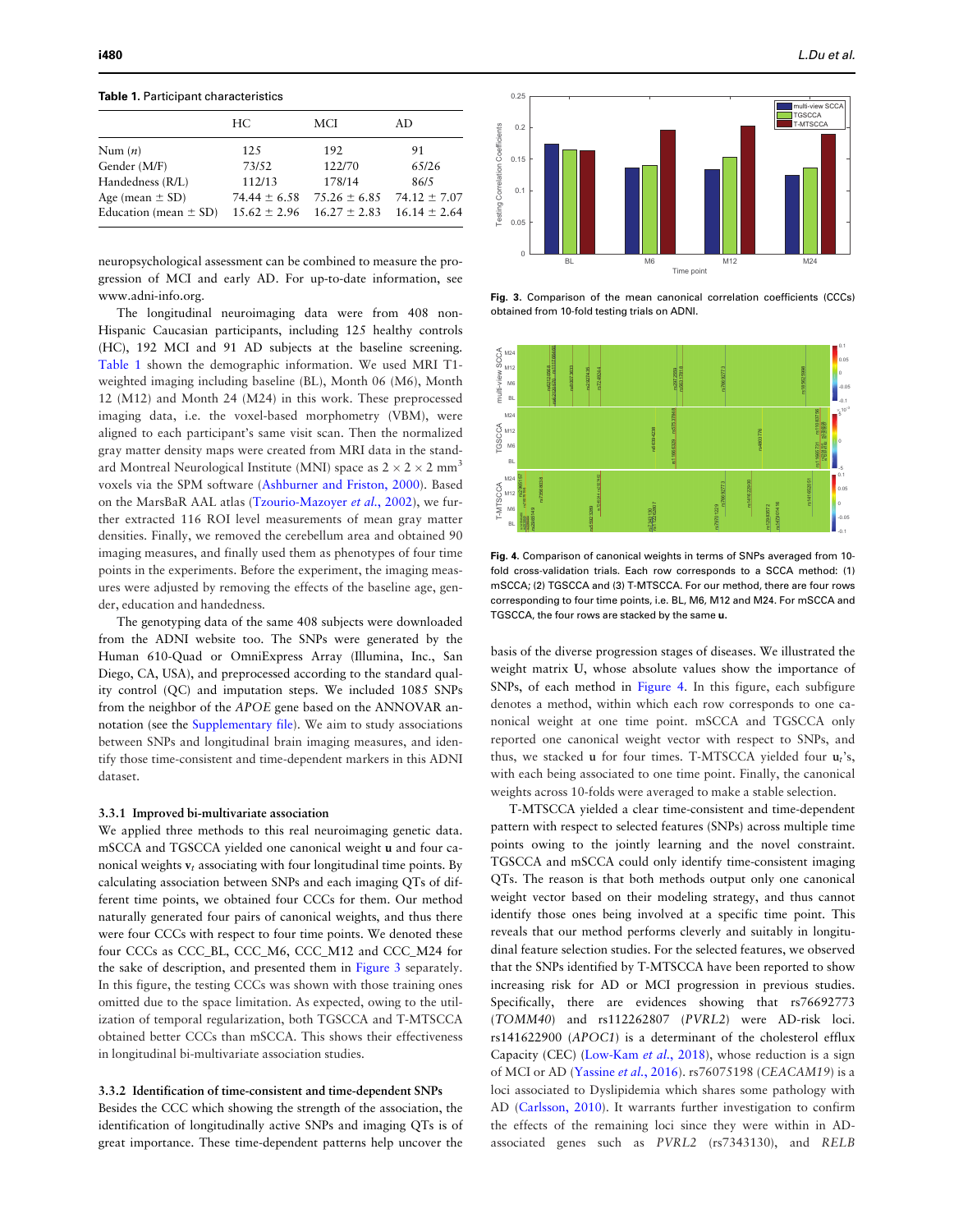

Fig. 5. Comparison of canonical weights in terms of each imaging QTs averaged from 10-fold cross-validation trials. Each row corresponds to a SCCA method: (1) mSCCA; (2) TGSCCA and (3) T-MTSCCA. Within each panel, there are four rows corresponding to four time points of imaging QTs, i.e. BL, M6, M12 and M24.

(rs141652051) (Nho et al.[, 2017\)](#page-8-0), BCL3 (rs7249244 and rs2927462) (Xiao et al.[, 2017](#page-9-0)), CEACAM19 (rs141846480) ([Jansen](#page-8-0) et al.[, 2019](#page-8-0)), CLPTM1 (rs12983572) (Hao et al.[, 2018\)](#page-8-0). TGSCCA and mSCCA also identified AD-associated loci such as rs57537848 ([Nazarian](#page-8-0) et al., 2019) and rs76692773, as well as loci falling within AD-risk genes such as rs1166329 (PVRL2) and rs7249244 (BCL3) which have not been reported to be associated with AD or MCI. Given these meaningful results, further investigation, such as a post-refined analysis, is warranted to confirm the role of these SNPs during the AD progression. It is interesting that all three method did not identify rs429358 which is a well-known AD risk locus. This might stem from the reduced effect of rs429358 in the AD progression, and, of course, it warrants further investigation to conform this. In summary, the results regarding SNPs selection show that the proposed method can not only identify SNPs being effective across multiple time points, but also identify those being only effective at a specific time point. This reveals that T-MTSCCA could be suitable to identify meaningful genetic markers in a longitudinal scenario.

#### 3.3.3 Identification of time-consistent and time-dependent QTs

We want to know the dynamic patterns of imaging QTs longitudinally as well, which shows the interior behavior of diseases progression. We averaged each  $v_t$  across 10-folds to assure a stable selection. These averaged results of every method on each imaging modality (BL, M6, M12 and M24) were shown in Figure 5. Since TGSCCA could not yield sparse results due to the lack of individual sparse-inducing term, we show the top 10 imaging QTs with the highest absolute weight values. As expected, mSCCA identified irregular non-zero imaging QTs which is time-dependent for each individual time point due to the lack of temporal constraint. TGSCCA and T-MTSCCA yielded consistent imaging markers across all time points, indicating their ability in finding time-consistent markers. T-MTSCCA also identified imaging QTs being only effective at one time point, e.g. baseline screening in this study. We then investigated this by conducting a two-view SCCA between SNP data and imaging data at each time point separately (results were not shown due to the space limitation). These four independent tasks showed that the association pattern at BL is not closely correlated to those of the three successive time points, i.e. M6, M12 and M24. Therefore, there is a significant difference with respect to the non-zero imaging QTs between BL and M6, M12 and M24. This, on the contrary, demonstrates the value of T-MTSCCA for its time-dependent feature selection.

T-MTSCCA identified seven imaging markers across all time points, indicating its ability in discovering time-consistent features. A literature search shows that all these brain areas are relevant to

MCI or AD. For examples, the right angular gyrus, in which the glucose metabolism shows significant reduction, is associated to agingassociated cognitive decline (AACD) (Hunt et al.[, 2007\)](#page-8-0). The right middle frontal gyrus, the orbitofrontal cortex, the left insula, the left lingual gyru, and the left occipital were reported as AD-relevant brain regions in previous studies ([Holroyd](#page-8-0) et al., 2000; [Van Hoesen](#page-9-0) et al.[, 2000;](#page-9-0) Yao et al.[, 2010\)](#page-9-0). T-MTSCCA also reported several AD-associated imaging QTs, such as the right fusiform gyrus ([Wang](#page-9-0) et al.[, 2015](#page-9-0)) and the left precuneus, at baseline. It is worth mentioning that the left precuneus has been demonstrated to be associated with early onset AD (Karas et al.[, 2007](#page-8-0)). This is promising since T-MTSCCA could successfully identify the neurodegenerative biomarker at its early stage. In addition, T-MTSCCA also captured the aging-associated areas, such as the left calcarine cortex which shows predominantly atrophy with age ([Bakkour](#page-8-0) et al., 2013). This is interesting that, due to the unsupervised modeling strategy, our method could capture the temporal characters of the brain change happening to both HCs and ADs, thereby it can also be applied to brain aging studies. TGSCCA and mSCCA also identified imaging

markers that were associated with MCI or AD, e.g. the left and right olfactory and the left and right parahippocampal gyri. To summarize, T-MTSCCA identified both time-consistent and time-dependent imaging QTs, which could help uncover the different changing patterns during different periods in MCI and AD progression, as well as the change caused by aging. This finally reveals that, using timeconsistent and time-dependent constraints simultaneously, T-MTSCCA could be very promising in longitudinal brain imaging genetics.

# 4 Conclusion

Studying the associations between multiple genetic markers and brain imaging measurements is an important task in brain science, with the aim to uncover the genetic basis of the brain structure, function and disorder. Longitudinal study is widely used in biomedical studies where the brain imaging measures are collected repeatedly over long periods of time. These longitudinal data carry rich information with respect to the disorder progression and brain aging. Most existing imaging genetics methods only use the baseline neuroimaging data, and thus ignore useful information embedded in the longitudinal imaging data across multiple time points. In this article, we present a novel temporal multi-task SCCA (T-MTSCCA) method which can identify time-consistent and time-dependent phenotypic and genotypic markers simultaneously. Being distinct from existing temporal SCCA, T-MTSCCA treats those temporally correlated SCCA jointly other than enforcing them to be the same. This strategy seeks common ground while reserving differences and can identify both time-consistent and time-dependent markers, and thus has better modeling ability. An efficient algorithm is proposed to optimize the problem, which is guaranteed to converge to a local optimum.

We compared T-MTSCCA with two state-of-the-art counterparts, i.e. the mSCCA (multi-view SCCA) ([Witten and Tibshirani,](#page-9-0) [2009\)](#page-9-0) and TGSCCA (temporally constrained group SCCA) [\(Hao](#page-8-0) et al.[, 2017](#page-8-0)) using both synthetic data and neuroimaging genetic data from the ADNI database. On the synthetic data, T-MTSCCA obtained better CCCs than the benchmarks and identified clearer canonical weight patterns which were consistent to the ground truths. On the real neuroimaging genetic data, our method obtained better or equal CCCs to mSCCA and TGSCCA at multiple time points. It succeeds in identifying a small set of SNPs and brain imaging QTs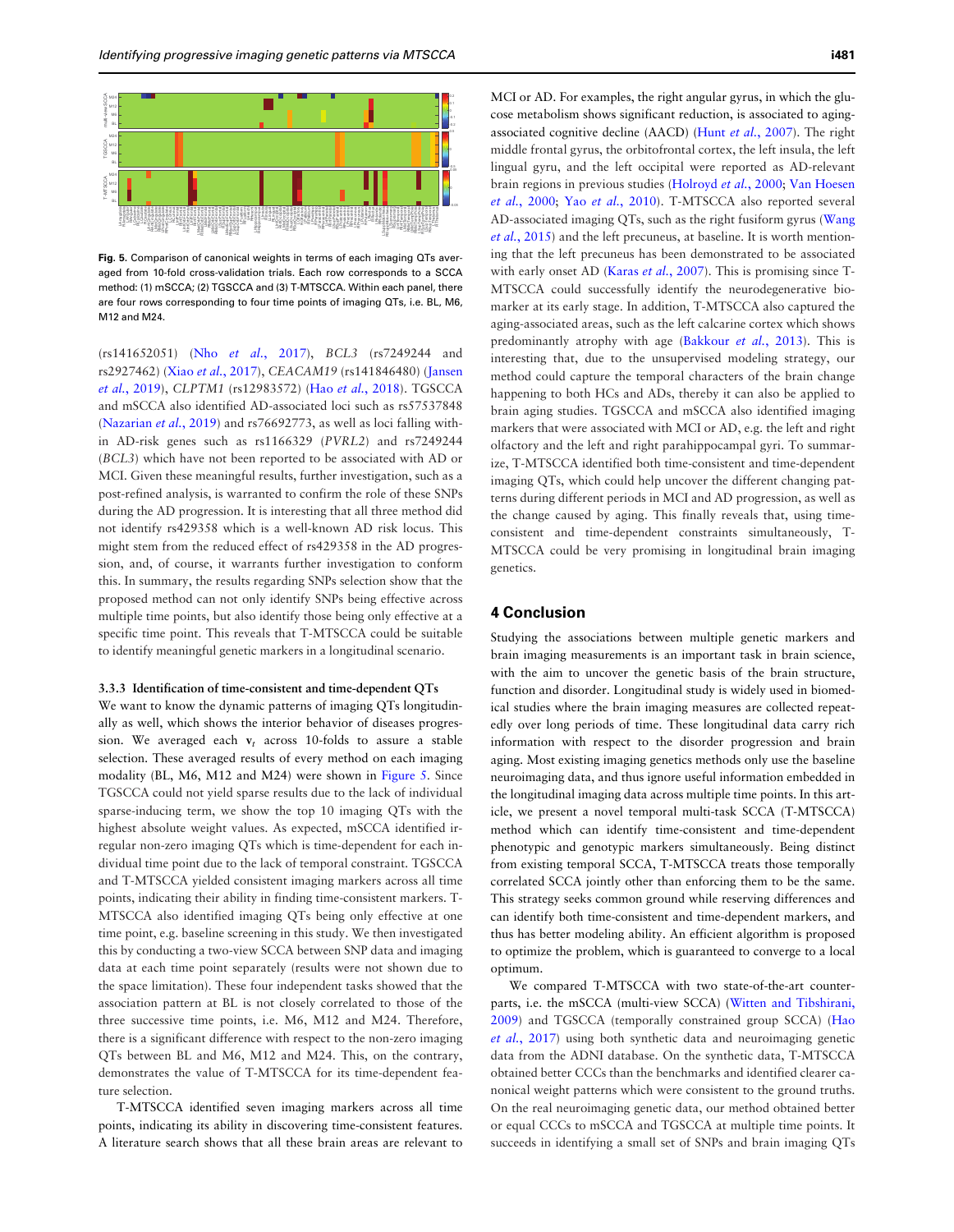<span id="page-8-0"></span>from all markers involved. It is worth noting that our method can not only find out time-consist features for SNPs and imaging QTs across multiple time points, but also identified time-dependent markers at baseline. These identified imaging QTs and SNPs were highly correlated to AD or MCI, and thus demonstrated that the proposed temporal multi-task SCCA could be a powerful alternative method in longitudinal brain imaging genetics. T-MTSCCA also identified aging-associated areas in elderly subjects. In the future, we aim to extend T-MTSCCA to the genome-wide brain-wide study, since the GWAS-oriented longitudinal brain imaging genetics is a major challenge.

# Acknowledgements

Data collection and sharing for this project was funded by the ADNI (National Institutes 30 of Health Grant U01 AG024904) and DOD ADNI (Department of Defense award number W81XWH-12-2-0012). ADNI is funded by the National Institute on Aging; the National Institute of Biomedical Imaging and Bioengineering and through generous contributions from the following: AbbVie, Alzheimer's Association; Alzheimer's Drug Discovery Foundation; 35 Araclon Biotech; BioClinica, Inc.; Biogen; Bristol-Myers Squibb Company; CereSpir, Inc.; Cogstate; Eisai Inc.; Elan Pharmaceuticals, Inc.; Eli Lilly and Company; EuroImmun; F. HoffmannLa Roche Ltd and its affiliated company Genentech, Inc.; Fujirebio; GE Healthcare; IXICO Ltd; Janssen Alzheimer Immunotherapy Research & Development, LLC.; Johnson & Johnson 40 Pharmaceutical Research & Development LLC.; Lumosity; Lundbeck; Merck & Co., Inc.; Meso Scale Diagnostics, LLC.; NeuroRx Research; Neurotrack Technologies; Novartis Pharmaceuticals Corporation; Pfizer Inc.; Piramal Imaging; Servier; Takeda Pharmaceutical Company and Transition Therapeutics. The Canadian Institutes of Health Research is providing funds 45 to support ADNI clinical sites in Canada. Private sector contributions are facilitated by the Foundation for the National Institutes of Health [\(www.fnih.org\)](http://www. fnih.org). The grantee organization is the Northern California Institute for Research and Education and the study is coordinated by the Alzheimer's Therapeutic Research Institute at the University of Southern California. ADNI data are disseminated by the Laboratory for Neuro Imaging at the University of Southern California.

# Funding

This work was supported by the National Natural Science Foundation of China [61602384, 61333017]; Natural Science Basic Research Plan in Shaanxi Province of China [2017JQ6001]; China Postdoctoral Science Foundation [2017M613202]; Science and Technology Foundation for Selected Overseas Chinese Scholar [2017022]; Postdoctoral Science Foundation of Shaanxi [2017BSHEDZZ81] and Fundamental Research Funds for the Central Universities [3102018zy029] at Northwestern Polytechnical University. This work was also supported by the National Institutes of Health [R01 EB022574, R01 LM011360, U01 AG024904, P30 AG10133, R01 AG19771] and the National Science Foundation [IIS 1837964] at University of Pennsylvania and Indiana University.

Conflict of Interest: none declared.

#### References

- Argyriou,A. et al. (2006) Multi-task feature learning. Adv. Neural Inform. Proc. Syst., 7341, 48.
- Ashburner,J. and Friston,K.J. (2000) Voxel-based morphometry–the methods. Neuroimage, 11, 805–821.
- Bakkour,A. et al. (2013) The effects of aging and Alzheimer's disease on cerebral cortical anatomy: specificity and differential relationships with cognition. Neuroimage, 76, 332–344.
- Carlsson,C.M. (2010) Type 2 diabetes mellitus, dyslipidemia, and Alzheimer's disease. J. Alzheimers Dis., 20, 711–722.
- Chen,J. and Bushman,F.D. (2013) Structure-constrained sparse canonical correlation analysis with an application to microbiome data analysis. Biostatistics, 14, 244–258.
- Chen,X. and Liu,H. (2012) An efficient optimization algorithm for structured sparse CCA, with applications to eQTL mapping. Stat. Biosci., 4, 3–26.
- Cheng,B. et al. (2019) Robust multi-label transfer feature learning for early diagnosis of Alzheimer's disease. Brain Imaging Behav., 13, 138–153.
- Du,L. et al. (2016) Structured sparse canonical correlation analysis for brain imaging genetics: an improved GraphNet method. Bioinformatics, 32, 1544–1551.
- Du,L. et al. (2017) Identifying associations between brain imaging phenotypes and genetic factors via a novel structured SCCA approach. In: International Conference on Information Processing in Medical Imaging. Springer, Lecture Notes in Computer Science 10265, pp. 543–555.
- Du,L. et al. (2018) A novel SCCA approach via truncated  $\ell_1$ -norm and truncated group lasso for brain imaging genetics. Bioinformatics, 34, 278–285.
- Fox,N.C. and Schott,J.M. (2004) Imaging cerebral atrophy: normal ageing to Alzheimer's disease. Lancet, 363, 392–394.
- Gorski,J. et al. (2007) Biconvex sets and optimization with biconvex functions: a survey and extensions. Math. Methods Oper. Res., 66, 373–407.
- Hao,S. et al. (2018) Prediction of Alzheimer's disease-associated genes by integration of GWAS summary data and expression data. Front. Genet., 9, 1-9.
- Hao,X. et al. (2017) Identification of associations between genotypes and longitudinal phenotypes via temporally-constrained group sparse canonical correlation analysis. Bioinformatics, 33, i341–i349.
- Harper,L. et al. (2017) Patterns of atrophy in pathologically confirmed dementias: a voxelwise analysis. J. Neurol. Neurosurg. Psychiatry, 88, 908–916.
- Holroyd, S. et al. (2000) Occipital atrophy is associated with visual hallucinations in Alzheimer's disease. J. Neuropsychiatry Clin. Neurosci., 12, 25–28.
- Hunt,A. et al. (2007) Reduced cerebral glucose metabolism in patients at risk for Alzheimer's disease. Psychiatry Res. Neuroimaging, 155, 147–154.
- Jansen,I. et al. (2019) Genome-wide meta-analysis identifies new loci and functional pathways influencing Alzheimer's disease risk. Nat. Genet, 51, 404–413.
- Karas,G. et al. (2007) Precuneus atrophy in early-onset Alzheimer's disease: a morphometric structural MRI study. Neuroradiology, 49, 967–976.
- Lee,S. et al. (2010) Adaptive multi-task lasso: with application to eQTL detection. In: International Conference on Neural Information Processing Systems. Curran Associates Inc., pp. 1306–314.
- Low-Kam,C. et al. (2018) Variants at the APOE/C1/C2/C4 locus modulate cholesterol efflux capacity independently of high-density lipoprotein cholesterol. J. Am. Heart Assoc., 7, 1–14.
- Mai,J.K. et al. (1997) Atlas of the Human Brain. Academic Press, San Diego, California.
- Mueller,S.G. et al. (2005) The Alzheimer's disease neuroimaging initiative. Neuroimaging Clin. N. Am., 15, 869–877.
- Nazarian,A. et al. (2019) Genome-wide analysis of genetic predisposition to Alzheimer's disease and related sex disparities. Alzheimers Res. Ther,, 11, 5.
- Nho,K. et al. (2017) Association analysis of rare variants near the APOE region with CSF and neuroimaging biomarkers of Alzheimer's disease. BMC Med. Genomics, 10, 29.
- Parkhomenko, E. et al. (2009) Sparse canonical correlation analysis with application to genomic data integration. Stat. Appl. Genet. Mol. Biol., 8, 1–34.
- Potkin,S.G. et al. (2009) Gene discovery through imaging genetics: identification of two novel genes associated with schizophrenia. Mol. Psychiatry, 14, 416.
- Pritchard,J.K. and Przeworski,M. (2001) Linkage disequilibrium in humans: models and data. Am. J. Hum. Genet., 69, 1–14.
- Saykin,A.J. et al. (2015) Genetic studies of quantitative MCI and AD phenotypes in ADNI: progress, opportunities, and plans. Alzheimers Dement., 11, 792–814.
- Shen,L. et al. (2010) Whole genome association study of brain-wide imaging phenotypes for identifying quantitative trait loci in MCI and AD: a study of the ADNI cohort. Neuroimage, 53, 1051–1063.
- Tzourio-Mazoyer,N. et al. (2002) Automated anatomical labeling of activations in SPM using a macroscopic anatomical parcellation of the mni mri single-subject brain. Neuroimage, 15, 273–289.